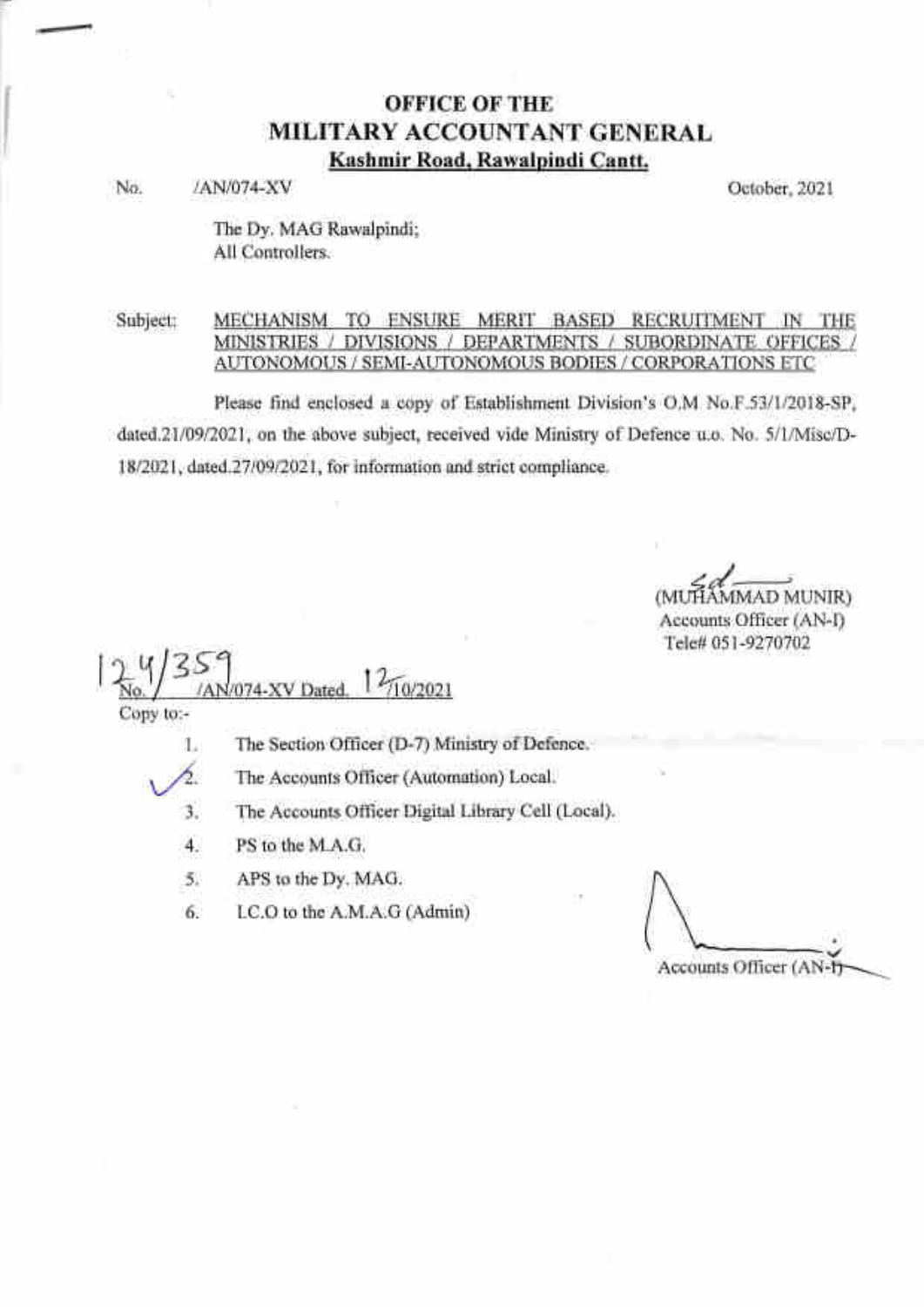Most Immediate

GOVERNMENT OF PAKISTAN MINISTRY OF DEFENCE (DEFENCE DIVISION)

MECHANISM TO ENSURE MERIT BASED RECRUITMENT IN Subject: -THE MINISTRIES / DIVISIONS / DEPARTMENTS / SUB **SEMI-AUTONOMOUS OFFICES**  $\prime$ ORDINATE **AUTONOMOUS BODIES / CORPORATIONS ETC** 

Kindly find enclosed a copy of Establishment Division's O.M No. F.53/1/2008-SP dated 21st September, 2021, on the above cited subject for information and strict compliance, please.

(Hannan/Ishiaq) Section Officer

MAG, Pakistan Military Accounts Deptt, Rawalpindi Surveyor General, Survey of Pakistan, Rawalpindi DG, Military Lands & Cantonments, Rawalpindi DG, Pakistan Armed Services Board, Rawalpindi DG, Pakistan Maritime Security Agency, Karachi DG, FGEIs (C/G) Directorate, Rawalpindi Dte Gen, ISI, Islamabad Director (Admin) JSHQ, Chaklala, Rawalpindi SD Dte (SD-1), GHQ, Rawalpindi Director (Admin) AHQ, Islamabad Director (Admin), NHQ, Islamabad

oglialum

Min of Def.u.o. No. 5/1/Misc/D-18/2021 dated 27<sup>th</sup> Sep, 2021

Copy for information / follow up action to: -

Snr 3S-V, 3S-I, 3S-II, 3S-IV, 3S-VII, DS (Army-C), DCM APS to JS-III

Copy for information, w.r.t. their O.M. quoted above to:-

Establishment Division, (Altzaz Alam Mallk) Section Officer, Islamabad.

**JOCT 2021**